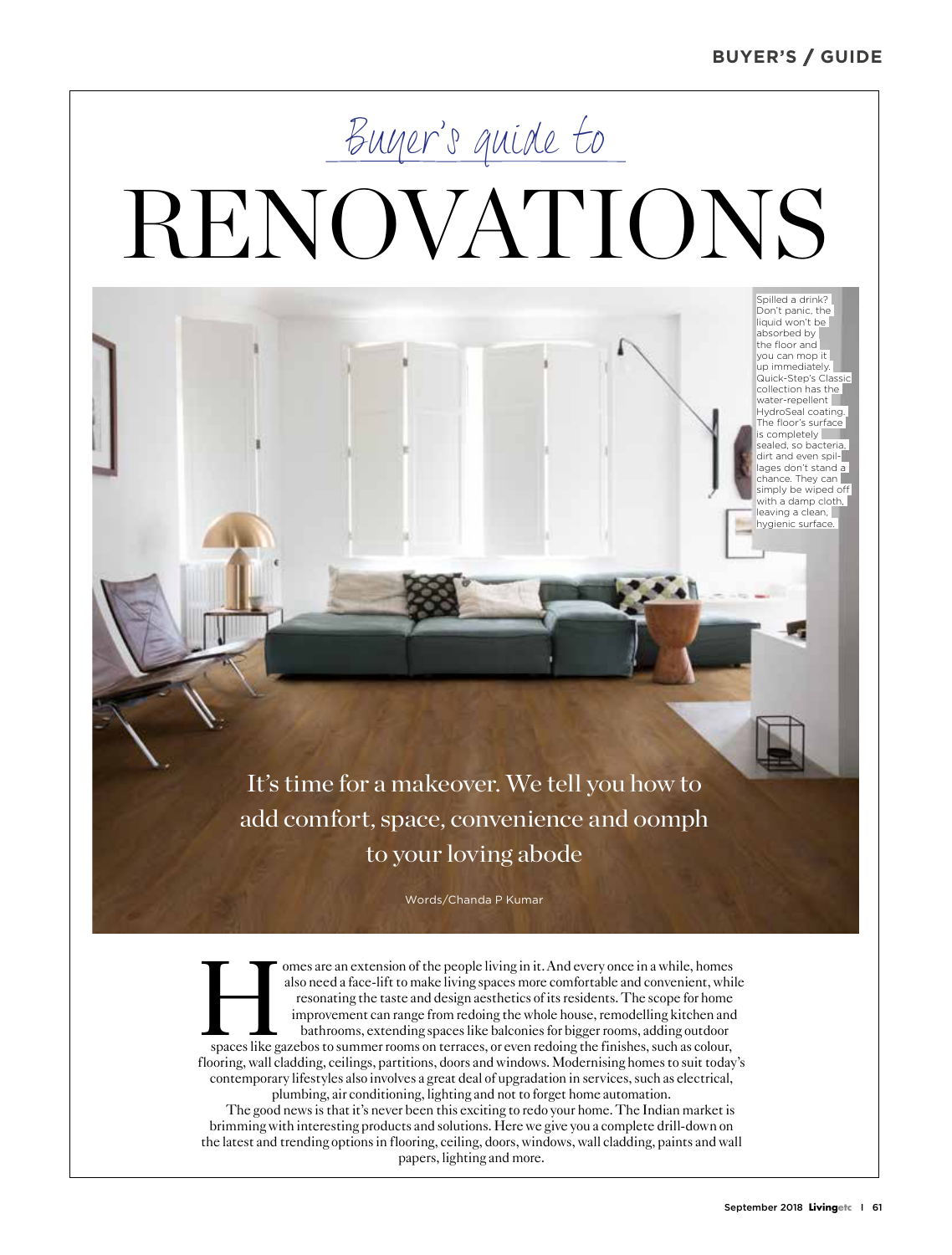

## TILE FLOORING

Classic and functional, the traditional white-beige flooring in tile or marble has always been a popular choice for floors. But, why not allow your floors to make a statement? From marbles, porcelain, wooden, ceramic and concrete tiles, the choice and combinations are endless. Bold and dramatic colours are stepping in, and the demand for surfaces in grey, brown and black palettes are going up. However, designers recommend the use of dark shades in places that receive adequate natural light and in large rooms. Also, you must note that dust is more visible on dark coloured floorings. For e.g., footprints would be visible on a brown or black flooring.

In natural stone, Classic Marble Company (CMC) has introduced three new products in its limited edition of natural marble collection - 9th Avenue Thunder Gold, Blue Illusion and Yellow Macasubas. Spruce up living rooms by matching your walls and floors for a dramatic look. Lioli Ceramica has recently launched two new porcelain slab products - Apuane Statuario and Pulpis Grey under the Marble Series of its TechnoSLAB brand, as part of combo applications for the wall and floor. With the natural effects of natural stone, the porcelain slabs unlike marble, are a lot lighter and hardier. When easy installation and reduced load-bearing of the structure is the focus, check out Stonelam, a union of Stonex India and Laminam Spa, Italy, which is the thinnest-

ever slab designed to multiply intended uses and applications. Offering high resistance to mechanical stresses, it can be used in bathrooms, flooring, staircase and wall panelling.

Tiles are transforming like never before. Available across a range of prices, they now come in customised finishes, environment friendly raw materials, large tiles with fewer joints and are highly resistant to wear and tear. Looking at some interesting patterns? Check out Momenti's Crazy Tile ceramic line, which is based on the concept of flat rectangular modules, a format that can be arranged to create a variety of geometries and flexible compositions. With reduced height they are also particularly suitable for refurbishments as they may be applied to existing surfaces. Moreover, made with natural raw materials it is not toxic nor can it be contaminated by biological agents.

Whether tile or natural stone, the only trick for durability is that they are laid perfectly, specially with large tile sizes. Check out Intersekt, the largest one-stopshop for tiles of every shape, size and design. We guarantee, you will be spoilt for choice.

# WOODEN FLOORING

Nothing can beat the warm and rustic charm of a classic wooden flooring at home. Wooden flooring has evolved drastically and has shed its earlier image of being climate-sensitive, high on maintenance and extremely expensive. Engineered wood flooring's rising popularity is attributed to its benefits, such as easy installation, ability to be laid over existing marble or tile flooring and remaining stable in most conditions

Xylos Parkett's lace Diamond with a 2 mm top aver and unique  $externs$  is a stylish and durable poring option.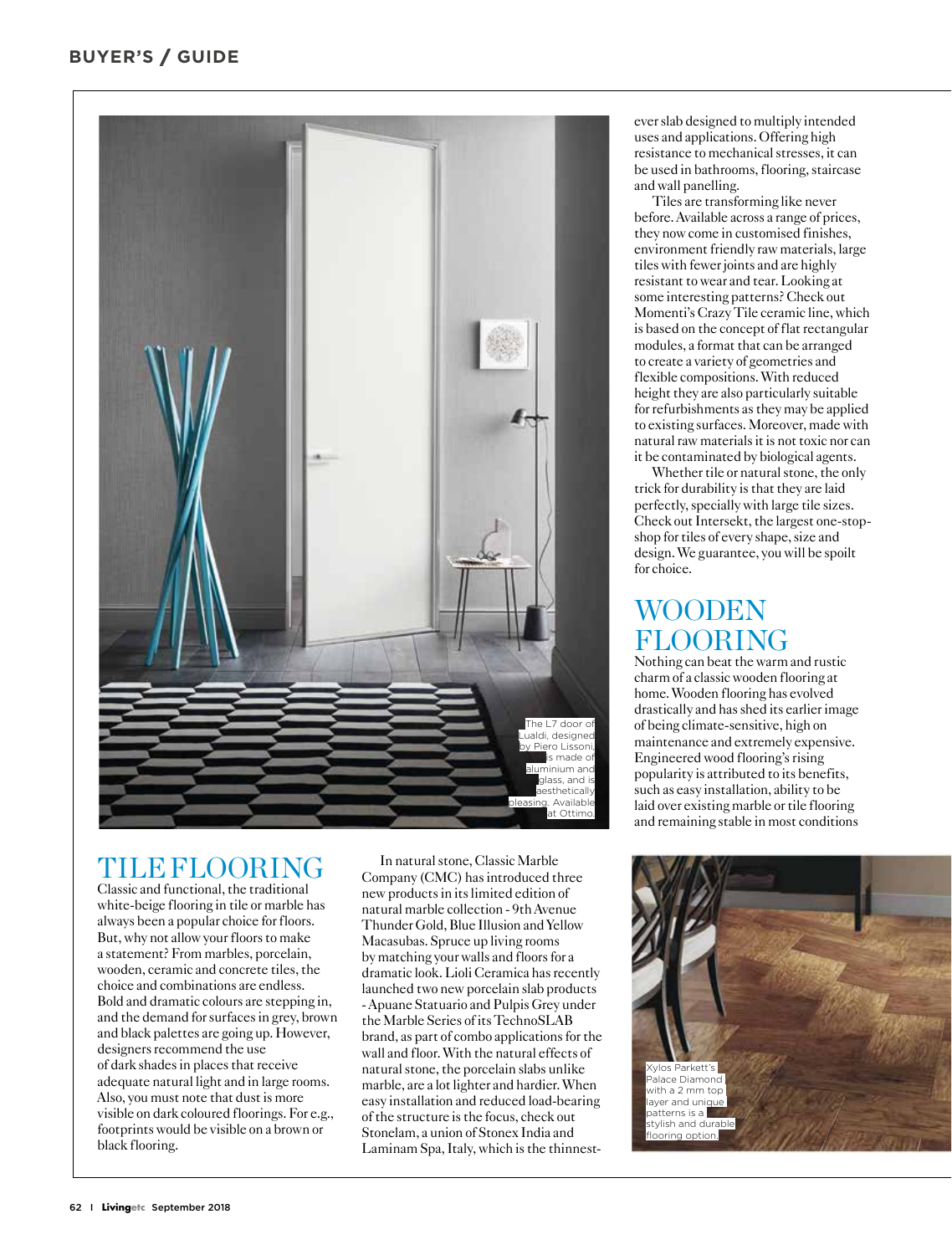without the joints disintegrating. Herringbone, parquet and chevron designs are trending world over, while demand for the good old straight planks remains constant. The current trend for wider planks will continue, as well as using mixed width planks which give a less uniform, more individual feel. Grey tones have made a comeback in the decor space, exuding an elegant and chic look.

The engineered wood flooring range by Greenlam Industries' Mikasa has recently launched their Herringbone collection, suited well for contemporary homes and also come equipped with the PlankLoc technology for easy installation. Parquet flooring is in high demand due to its elegantly beautiful decorative effect. Xylos Parkett's Palace Diamond with a 2 mm top layer and unique patterns is stylish and durable, suited to add a touch of luxury and glamour to living rooms, halls and dining rooms. Want wood in trendy shades of grey and white? Try HKS Flooring who have a wide range of wood and engineered flooring options.

In the engineered wood flooring category, veneer thickness start from 0.6 mm going up to 6 mm. If you are looking to replace flooring every ten years, then go for floors with veneers between 0.6 to 2 mm thickness. The thicker and bigger the planks are, the longer they will last.

## WALL CLADDING

Create a signature look of your space with wall cladding, available today in an extensive range of materials. However, limit yourself to highlight just one wall in a room to avoid a disaster. Here, less is more. Dramatic grains in marble, geometrical patterns in veneers, rough stone or brushed concrete and bespoke designer tiles are new ways to deck up your walls. Classic Marble's Thunder Gold is

## GET THE BEST OF WOOD

INSTALLATION: The basic prerequisite for installation of a wooden flooring is a zero levelled surface. The installation site should be completely enclosed, with outside windows, doors and thresholds in place. All wet processes (like drywall or plaster) must be finished well before installation. Air conditioning, heating and ventilation systems must be operational. Ensure electricity and water is directly available in the work area. It is also recommended that painting or staining should be completed at least 24 hours prior to installation so the finish is completely dry before the flooring installation begins. Wood flooring material needs to acclimate to the moisture and temperature conditions of the installation environment for at least 48 hours before it can be installed. And lastly, make sure the manufacturers support you with very strong after sales service.

CHOOSING THE WOOD: This will depend on the area that it will be used for and hence the amount of final moisture which is needed in the planks. Dry extreme conditions demand the planks to have moisture between 7-8% while hot humid conditions need the planks to have the inherent moisture to be around 9%.

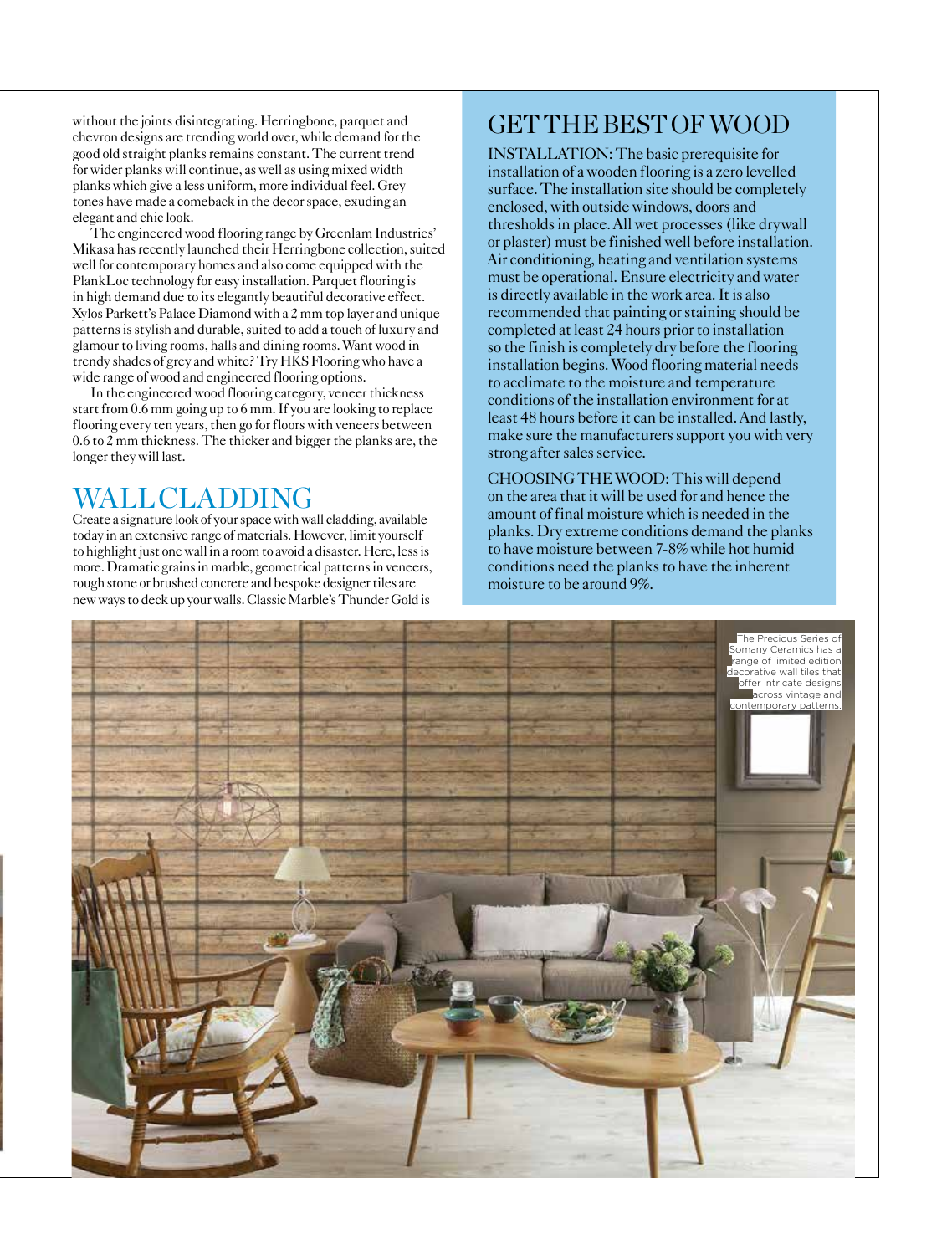

#### WALLPAPER

The use of wallpaper came with numerous questions. Will it suit our climate? Will they peel off quickly? How long will they last? Is paint a cheaper and safer option? A host of Indian and international wallpaper brands have entered the market with exciting and durable wallpaper ranges, and India is definitely ready for wallpaper now. Botanical and wildlife to historical and elegant ethnic, are trending currently. Asian Paints' Nilaya has the new Chapter II: India Revival Project, where designer Sabyasachi has showcased India's artistic tradition in a fresh way. The collection captures the textile traditions such as chintz and toile de jouy, detailed Raj era etchings, the beauty of Mughal Gardens and stately French architecture.

For luxurious European sophistication, check out Spanish fabric editor, Lizzo's new collection, Legend, created in collaboration with Italian abstract painter Elena Carozzi. Available in India through RR Decor, the unique embossed finish of the wallpapers adds depth, while rich tones, neutrals, charcoals, lime and blue, add dimension to the collection. Dazzling metallic colours, ornamental motifs, abstract art and geometric prints combined with traditional techniques and natural textures create an opulent environment.

Add a dash of abstract patterns or artistic flair with Crazy Paper by Momenti, a versatile and eco-friendly paper that is suitable for floor and walls. Easy to apply, it hides cracks and is long lasting.

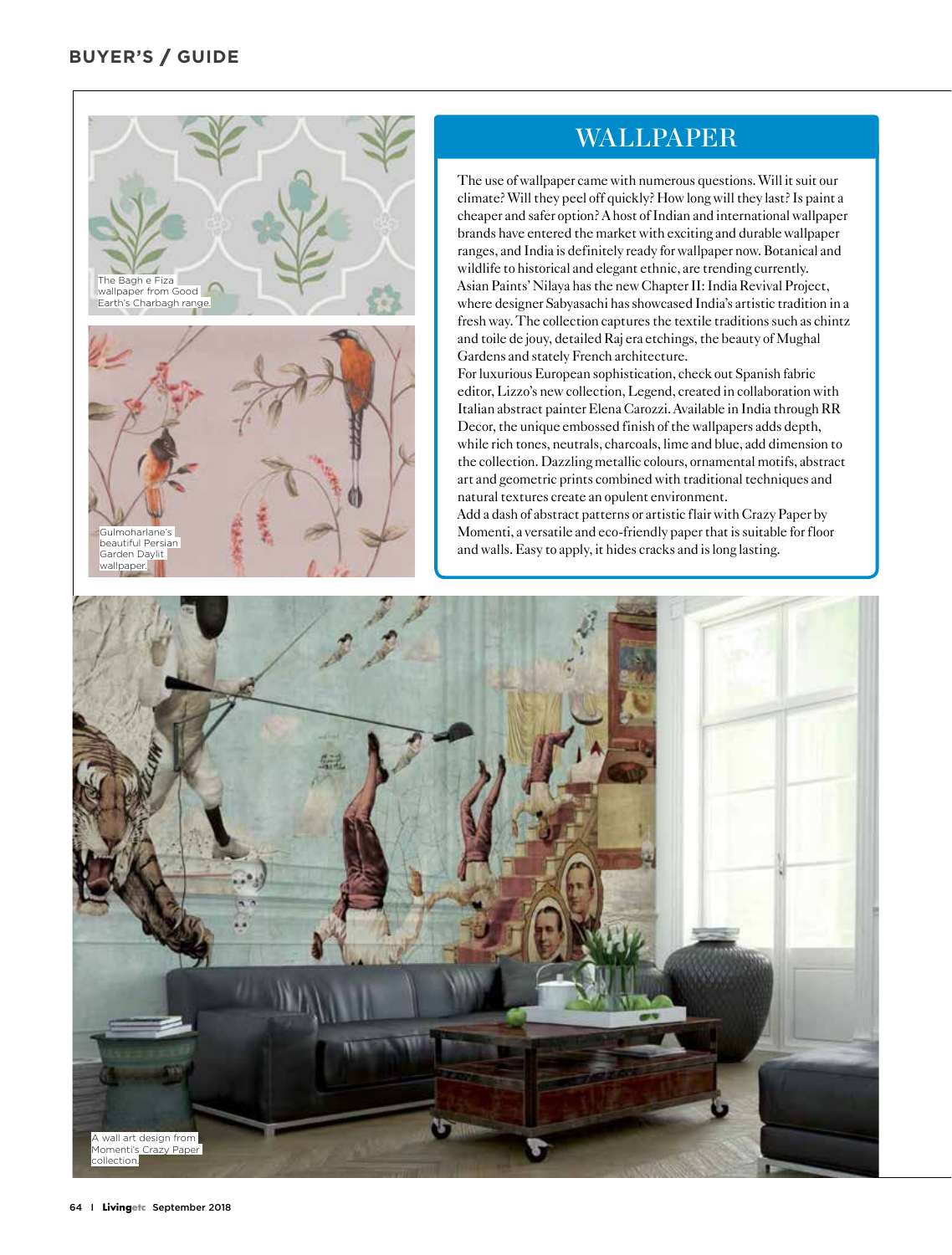Waterproofing your homes is a must these days. Choose products that can fix and prevent all common problems related to dampness and seepage. ICI Dulux Aquatech range includes an array of waterproofing products, like pre-treatment coats, exterior and interior base coats, and crack fillers.

an exquisite luxurious marble with bold colour and design, creating an illusion of a modern art painting. Meanwhile, Greenlam's Decowood has recently added Herringbone collection to its existing wide range of veneers which comes in herringbone and chevron patterns. Going in for a more metallic glossy surface? Strenhagen has unveiled a new range, Kristall tiles, which are inspired by the beauty of crystals. They refract light from clean-cut crystalline surfaces, and no two designs are alike. The collection is made up of Sani-Quartz material with a metallic glossy surface, having a base of the hardest natural ingredients.

## PAINTS

Textured wall finish by Arte.

Changing wall colour is probably the most fun and exciting element in home renovations. At the same time, it can be a daunting task too. Take time to delve into available resources online and print catalogues to shortlist the images and you will find the look that you want for your space. Turning down the stress from the outside world, a home must allow you to relax, infuse positive energy and recharge you. Colour allows you to do just that. The colour trends of homes are shifting towards warmth, comfort, cosy to soft neutral hues



CLOCKWISE FROM LEFT Svarochi's Prima Swivel range work well as accent light while Prima Flexi Strip Light can be used for cove lighting or back lighting. For smart lighting, check out Legrand's Home Automation Equinox41 Lighting.

## Tips

The lighting fixtures should be chosen depending on the lighting effect. While renovating, one must ensure that electrical points and switch boards are placed in required spaces.

Use indirect lighting with strip lights for darker corridors, where the light hits the walls and helps in visualising the space. Take more lights from the ceiling and avoid walls.

When you decide to adopt a smart lighting, simply ensure that the wiring and terminations at switches are in good condition with no insulation peeling, or patching up with black tape.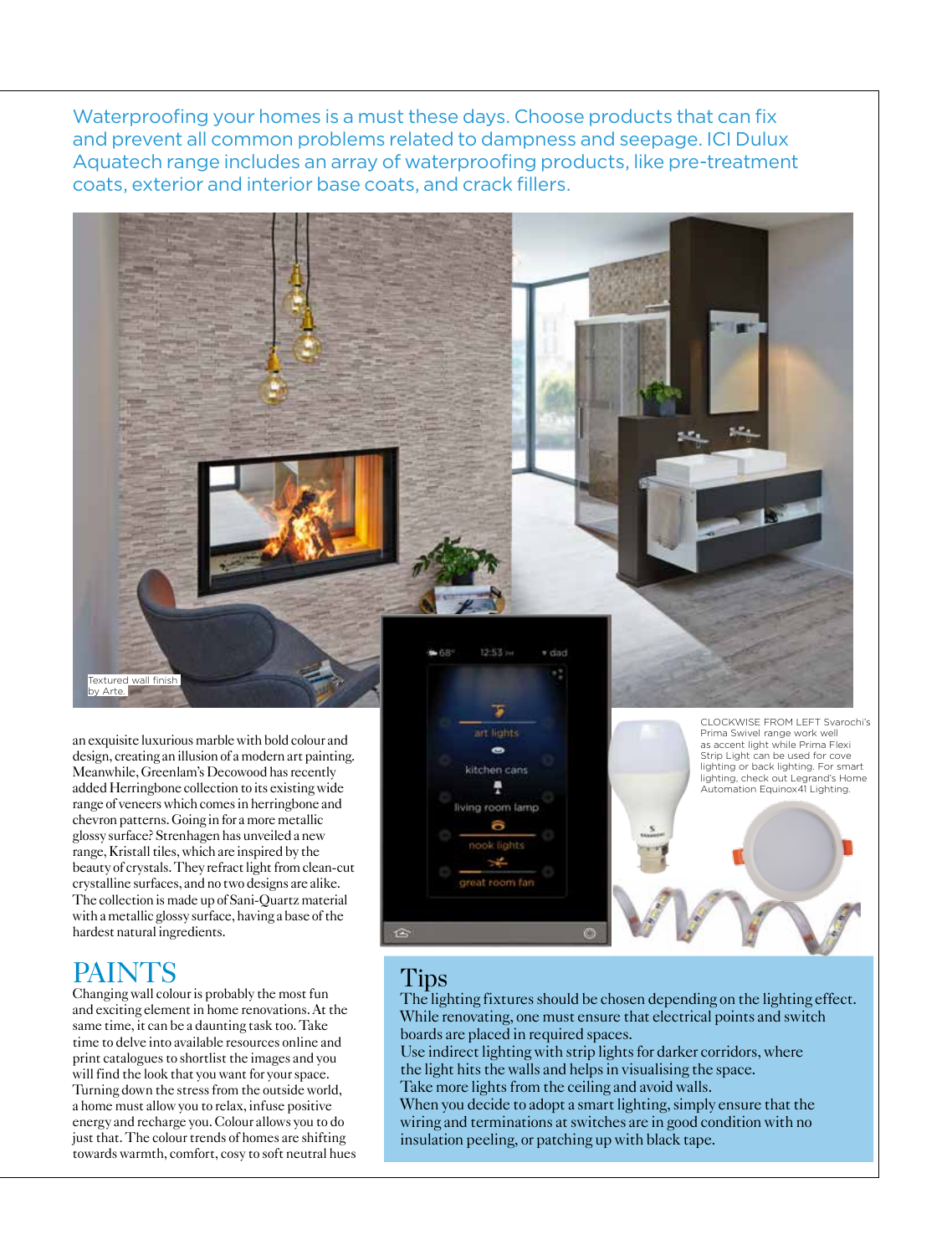#### RE-WIRING: DO's & DON'Ts

Here's a checklist for redoing the electrical conduits, introducing automation and security systems as part of renovation: The use of electrically operated gadgets in homes have changed drastically: electrical rewiring is a must in older homes. Ensure that the products that you are planning to use are genuine and of good quality. Be sure that your electrician is following proper steps and not using any false product of wiring that can be harmful. Maintenance must be done at regular intervals, which will help in proper functioning of the technology and help in rectifying any issues beforehand.

Don't go overboard with home automation. They can get complex unnecessarily, where staff at home may not be able to handle them. Keep automation to only essential spots around the house. Double back with manual switches.

The system or device must be able to update to new technology.

with hints of quirky elements. ICI Dulux this year unveiled Heart Wood as the colour of the year, which represents the warmth of natural wood. The colours embrace across warmer pinks, blushes, baby blues to mustards and olives. Meanwhile, Asian Paints revealed Passion Flower, a luminous shade of amber as their Colour of the Year for the 15th edition of ColourNext.

Today, we even have paints that allow homes to have cleaner air and reduce indoor

air pollution levels. Asian Paints Royale Atmos works by neutralising the pollutant formaldehyde in the air. Nippon Paints too have an air purifying feature, which uses active carbon technology that abets formaldehyde emitted by furniture and carpets. Their paints also feature anti-bacterial technology that provides protection against MRSA, E-Coli and S.aureus, aside from being low-VOC, APEO free.



## LIGHTING

Nothing beats the comfort of daylight streaming in a home, which is a major challenge in apartments today. While renovating, try to maximise the daylight through balconies and kitchen utility areas. Artificial lighting at home primarily includes functional lighting such as spotlights, strip or cove lighting for diffused lighting and finally decorative lighting such

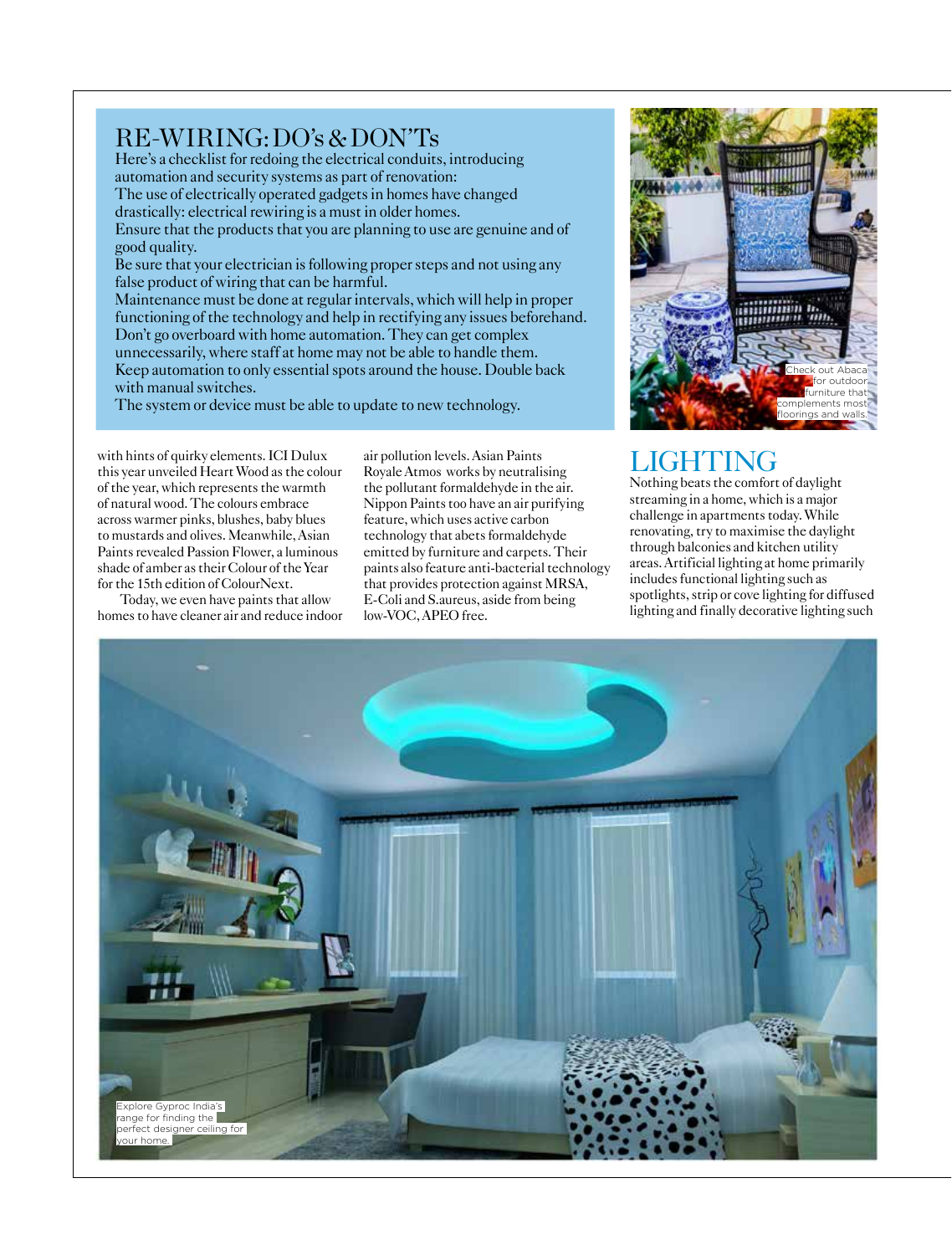Artistic wall and floor tiles by Sicis.







as pendants, floor lamps or chandeliers. Get a clean bright white light or set a soft warm yellow. Today you can choose light fixtures that allow you to change colour temperature according to the needs of the household.

Smart Lighting Systems allow you to adjust intensity of the light, set the right tone of light from warm yellow to cool white and also choose hundreds of colour shades, or opt for pre-saved effects to create ambience to reflect your mood. Svarochi's latest products based on Bluetooth Mesh technology, offers smart lighting without the need to change existing wiring, or open your switchboard to put any device. Svarochi's Prima Swivel: LED Smart Swivel Spots and Prima Flexi Strip Light allows you to just plug it on, download the app, and go smart.

## CEILING

Keep it simple. This is the mantra that most designers and architects suggest for ceilings. Opt for an exposed ceiling, which gives you better height. And if you are going in for a false ceiling, ensure it is clean and minimalist, neatly fitting in services such as lighting, audio systems and air-conditioning. Gypsum plastering is a modern day solution to the time consuming and ecologically straining process of sand cement plaster. Gypsum-based ceilings are fast and easy to install and take approximately 1-2 weeks to complete, depending on the complexity.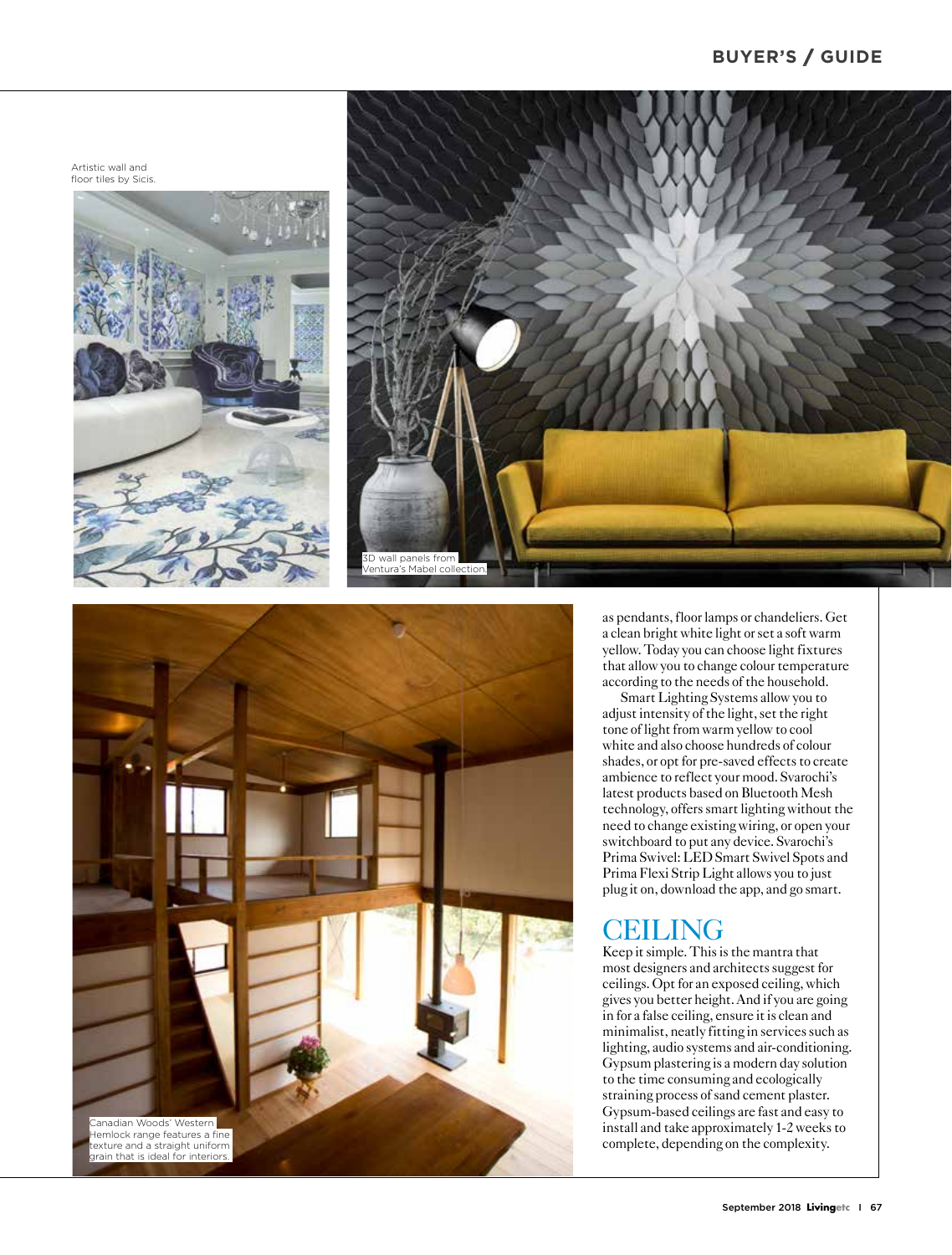#### **BUYER'S / GUIDE**



### Highlight

Acoustics, in particular, is often neglected as an important part of interior design and architecture. Since a ceiling has a large surface area, it also plays an important role in the thermal and acoustic comfort of a space. Thermal insulation in designer ceilings helps cut down on the air conditioning load which subsequently reduces electricity costs. Gyproc India (part of Saint-Gobain Group in India) recently has introduced Rigitone, an innovative range of acoustic ceiling which provides excellent sound absorption qualities. The brand has also launched Habito, a revolutionary gypsum board in drywall solutions that enhances performance in load fixing strength, robustness and acoustics. It also absorbs knocks and bangs and dramatically reduces wear and tear on wall.

#### **DOORS**

When changing doors in your home, ensure they meet requirements such as borer and termite proof, emission-free, uniform thickness and do not expand and shrink in varying weather conditions. Catering to fire safety, Mikasa Fire Rated Doors provide a safe exit in case of fire emergency by preventing the spread of fire and smoke. Get tough with Greenpanel doors' new range which are made using Quadra Pro Technology and have a thicker glue core. The solid wood filler in the door gives them superior screw-holding capacity, and makes them resistant to shock and buckling. Glass doors also have to be checked for resistance to impact and durability. However, glass doors are great to create common spaces and rooms in modern homes, giving a more open and expansive look. Inspired by Japanese interiors, Lualdi's Shoin is a system of fixed panels and sliding doors that are supported by single or double rails.

#### WINDOWS

If you are lucky enough to have good height in your living room, use large windows or French doors/windows which allow you to bring the outdoor landscape inside. Choose frames that are slim for a contemporary look. uPVC windows are a popular choice, but keep in mind the resistance to wind load, water tightness, air permeability, heat

transfer quotient and sound insulation, while selecting windows. The most important thing to remember is to buy from a brand, since getting it done locally may not get you the required toughening of the frame, resulting in breaks in a few years. Check out Window Magic, Fenesta and Encraft for a wide variety of designs and price ranges.

## CHECKLIST FOR **BATHROOMS**

Remodelling a bathroom is a huge task, especially when it is essential to redo the plumbing systems.

- \* Check loose plumbing joint and leakages.
- \* Use flooring which is easy-care and a non-slip surface.

\* Replace wiring for all electrical appliances you use, such as dryers, straightening irons and razors.

\* Smart WC requires electrical and plumbing separately.